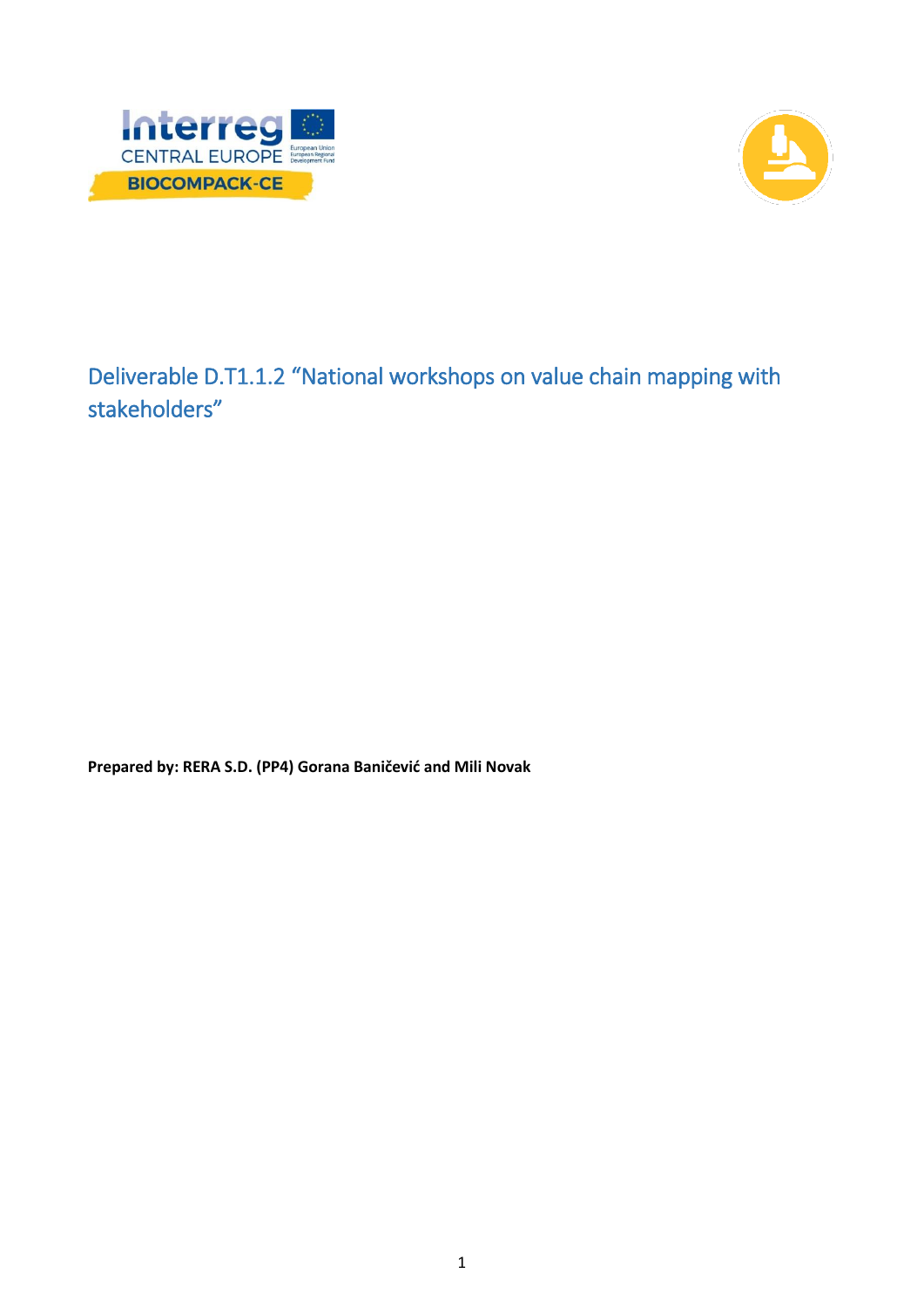## Location of the workshop

## COUNTRY: CROATIA

Title of the workshop in English: Paper and plastic packaging – value chain in Split Dalmatia County

Location: Split, HGK Croatian Chamber of Commerce premises, Obala Ante Trumbića 4

Date: 22<sup>nd</sup> of May, 2018

N° of participants : 10 (including project partners- signed participants list attached)

## **SHORT DESCRIPTION OF THE WORKSHOP**

The seminar took place in Split at Croatian Chamber of Commerce (HGK) premises. The workshop was organized with the introductory presentation pointing out:

- BIOCOMPACK CE project in general
- Development of audit toll within the project
- Presentation of pilot activities and involvement of local entrepreneurs willing to participates in these pilots

Presentations have been carried out by RERA S.D. (PP4) project team members (Gorana Baničević and Mili Novak).

Additionally, the main point of the workshop was the discussion about the value chain packaging industry in Croatia with the emphasis on Split Dalmatia County.

Afterwards a round table with key company players (DES and Jafra print d.o.o.) was carried out to open the discussion among participants.

## **KEY FEEDBACKS GATHERED FROM STAKEHOLDERS**

Mateja Zuanić, Obrt Lagena, Sutivan, Croatia: The company is mainly involved in packaging for pharmaceutical industry, mainly cartoon packaging.

Tonko Laus, Jafra print d.o.o., Spli, Croatia: The company is mainly involved in packaging for large domestic (regional) retail producer in food industry. Additionally, the are active in packaging for other actors combining paper and plastic materials (food industry sweets, textile industry-socks etc.).

Goran Mlinar, DES Institution: The company is mainly involved in packaging for large number of different domestic actors (such as publishing and printing of different promotional material). However, the representatives said that they are preparing of large investment for the autumn 2018/winter 2019 where the company is adjusting the machinery and tolls in order to keep going the large demand in bakery industry on local market (approx.. 500 tons per year, 1/3 plastic window product). The majority of products on new production line will consists of paper and plastic packaging products.